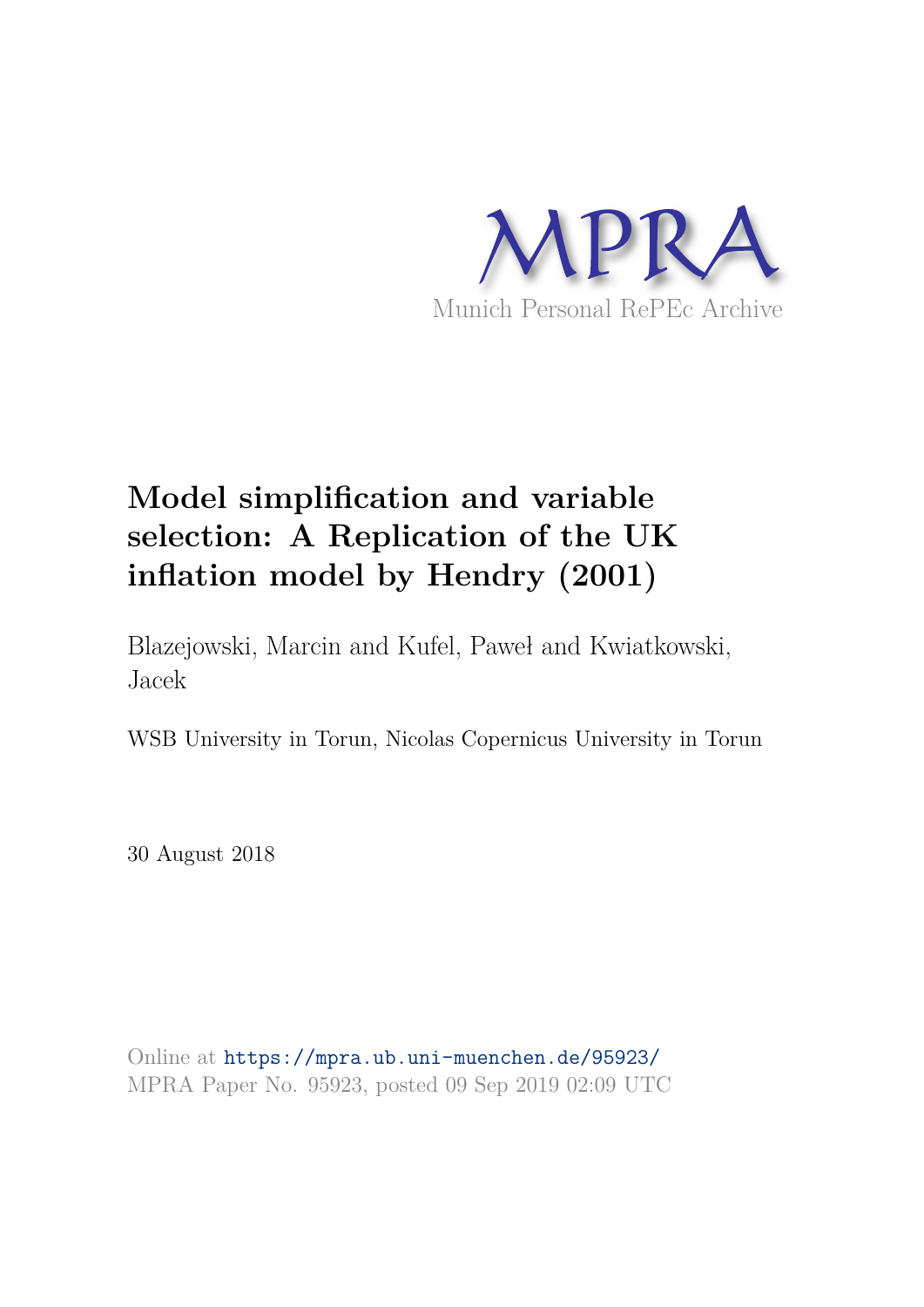# Model simplification and variable selection: A Replication of the UK inflation model by Hendry (2001)

Marcin Błażejowski\*†, Paweł Kufel†, Jacek Kwiatkowski‡

†*WSB University in Torun* ‡*Nicolas Copernicus University in Torun*

September 6, 2019

Acknowledgments: Financial support from the National Center of Science, Poland (contract/grant number UMO-2016/21/B/HS4/01970), is gratefully acknowledged. We are grateful to Riccardo Lucchetti, Magdalena Osinska, Mark ´ Steel and two reviewers for helpful suggestions and comments.

Conflict of Interest Statement: The authors declare no conflict of interest.

#### Abstract

In this paper, we revisit the well-known UK inflation model by Hendry (*Journal of Applied Econometrics* 2001, 16:255-275. doi: 10.1002/jae.615). We replicate the results in a narrow sense using the gretl and PcGive programs. In a wide sense, we extend the study of model uncertainty using the Bayesian averaging of classical estimates (BACE) approach as automatic model reduction strategy. We consider three different specifications to compare BACE variable selection with Hendrys' reduction. We find that BACE method can recover the path of non-trivial reduction strategy.

Keywords: BACE, gretl, model uncertainty, reduction strategy

# 1 Introduction

This paper concerns a replication of a model of UK inflation, 1875–1991, by Hendry (2001) based on data provided by JAE services at (http://qed.econ.queensu.ca/jae/2001-v16.3/hendry). To replicate Hendrys' procedure for modeling inflation in the UK in a narrow sense, we used the gretl<sup>1</sup> (see Cottrell & Lucchetti, 2018) and PcGive/Autometrics (see Doornik,  $2009$ ) program<sup>2</sup>. Our extension, in a wide sense, of Hendrys' work employed the Bayesian averaging of classical estimates (BACE) approach proposed by Sala-i-Martin, Doppelhofer, and Miller (2004) to compare model reduction strategies and the variable selection procedure.

<sup>\*</sup>Correspondence to: Wyższa Szkoła Bankowa w Toruniu, Marcin Błażejowski, ul. Młodzieżowa 31a, 87-100 Toruń. Email: marcin.blazejowski@wsb.torun.pl. Phone: +48566609245.

<sup>&</sup>lt;sup>1</sup>Gretl is an open-source software for econometric analysis available at http://gretl.sf.net.

<sup>&</sup>lt;sup>2</sup>We used gretl version 2019a and PcGive version 14.2 with Ox Professional version 7.20 on a PC machine running under Debian GNU/Linux 64 bit.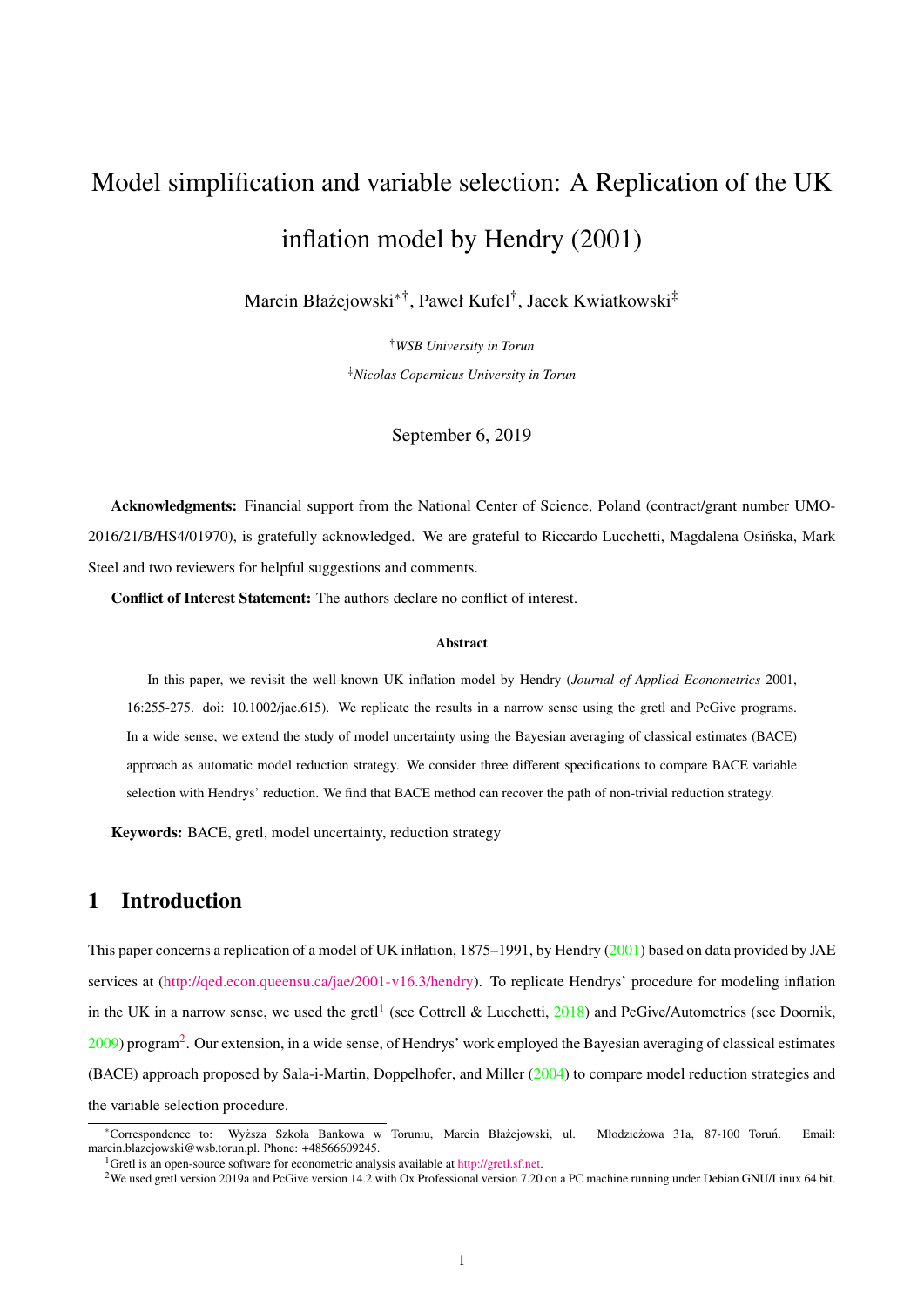When we consider the large number of variables, it is difficult to decide which model is the most appropriate for analyzing the dependencies, i.e., to find the optimal set of variables in terms of goodness of fit measures. Using BACE, we can obtain the most probable set of determinants along with posterior parameter estimates based on the whole model space instead of making decisions based only on a single model. This approach is an alternative to the earlier and familiar Bayesian model averaging (BMA) (see Fernández, Ley, & Steel, 2001; Ley & Steel, 2012), from which it differs by having non-informative prior assumptions of regression parameters. Discussion on the effect of prior assumptions in BMA is presented in Ley and Steel (2009). Sala-i-Martin et al. (2004) showed that the BACE approach may be understood as Bayesian analysis in the situation where prior information is "dominated" by the data. The parameter estimates are averaged across all possible combinations of models obtained by means of OLS. In our case, the BACE analysis was performed in the BACE 2.0 package for the gretl program<sup>3</sup> (see Błażejowski & Kwiatkowski, 2018).

The remainder of the paper is structured as follows. In section 2, we discuss issues related to data transformation, section 3 presents the research scenario for the replication in a narrow sense. In section 4 we consider model uncertainty using BACE selection strategy (replication in a wide sense), section 5 concludes.

#### 2 Data

In our paper and replication files, we used the same data sample period (1875–1991) and definitions as in Hendry (2001)<sup>4</sup> with the following exceptions:

- 1. *Profit markup*  $(\pi_t^*)$  was taken directly from the jaedfh4.dat file (part of the dfhdata.zip archive); this variable exists as "pistarn" in the JAE archive.
- 2. *Short-long spread* ( $R_{s,t} R_{l,t} + 0.006$ ) was named  $S_t$ , similar to Clements and Hendry (2008, pp. 11).
- 3. *Excess demand*  $(y^d_t)$  was taken directly from the jaedfhm.dat file (part of the dfhdata.zip archive); this variable exists as "gdpd" in the JAE archive.
- 4. *The real exchange rate* was defined as  $e_{r,t} = p_t p_{f,t} 0.52$ . We found an inaccuracy in the paper by Hendry (2001) and data definitions in the JAE archive. The calculation of  $e_{r,t} = p_t - p_{f,t} + 0.52$  (equation (3) in Hendry (2001, pp. 263)) is misleading with the form of calculating  $e_{r,t}$  in the formula for "pistarn" (readme.h.txt file) and refers to subtracting (not adding) the intercept value (0.52).
- 5. According to formulas in the JAE archive (readme.h.txt file), the variable *Unit labor costs in constant prices* was defined as  $(c - p)_t^* = c_t - p_t + 0.006 \times (trend - 69.5) + 2.37$ .

# 3 Research scenario

To replicate the Hendry (2001) results in a narrow sense, we proceed as follows. In the case of the initial model for all 52 variables, we received identical output to that in the original model (GUM52; residual standard deviation  $\hat{\sigma} = 1.21\%$ ,

<sup>3</sup>The BACE 1.2 package is available at http://ricardo.ecn.wfu.edu/gretl/cgi-bin/gretldata.cgi?opt=SHOW\_FUNCS.

<sup>&</sup>lt;sup>4</sup>Description of variables are available in table 6 in Appendix.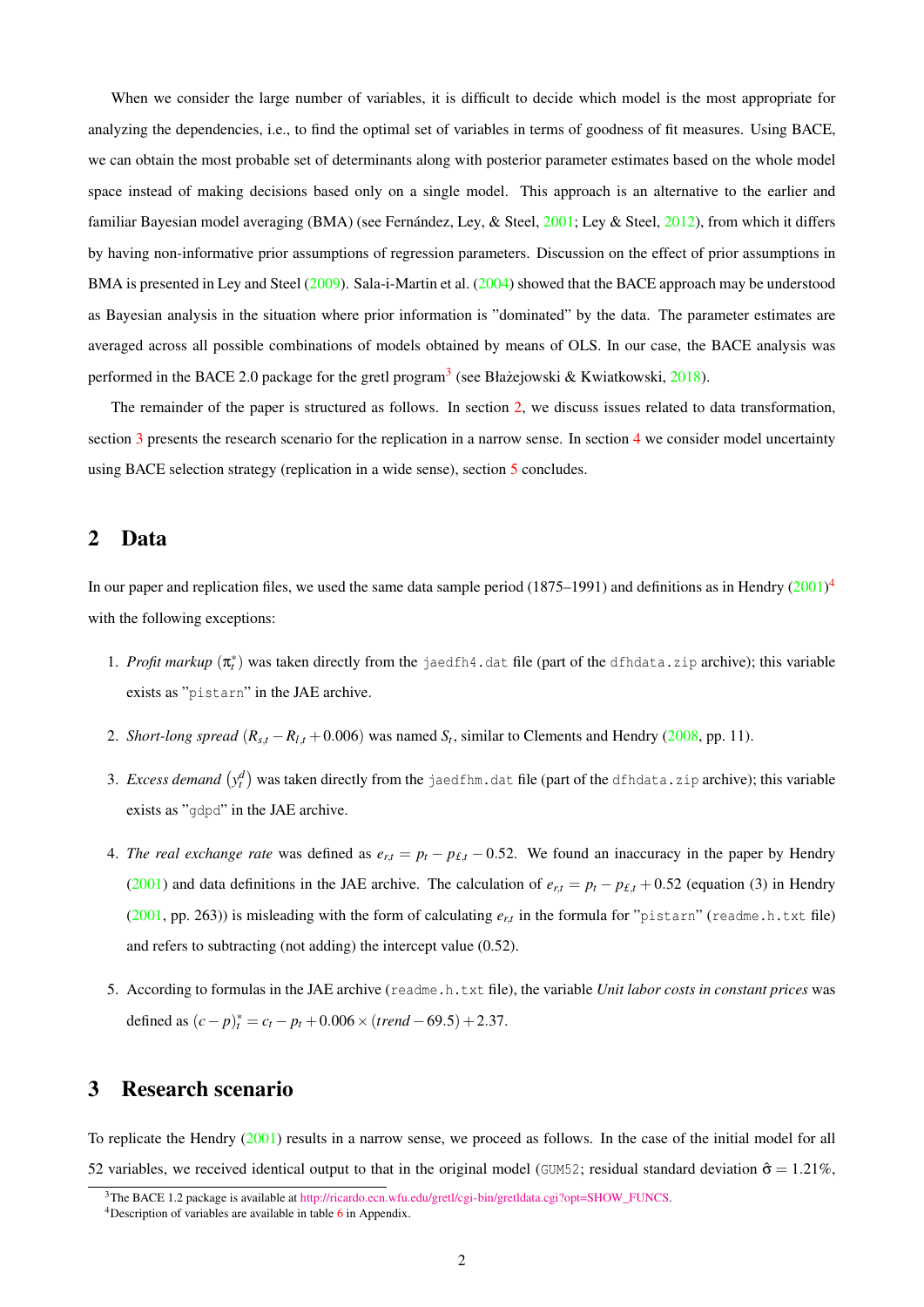Schwartz Criterion  $SC = -7.3$ ). After excluding indicators from the initial model, we also received identical results (GUMnoIndicators;  $\hat{\sigma} = 2.5\%, SC = -6.63$ ). In the next step, we added dummy variables  $I_b, I_l, I_m$  concerning outliers in particular years to (GUMnoIndicators), and we obtained the same results as in the paper (GUMfirstReduction;  $\hat{\sigma} = 1.16\%, SC = -8.08$ ). In the next step, the dummy variables  $I_b, I_l, I_m$  were substituted by one overall index,  $I_d$ , and once again, we obtained the same results (GUMsecondReduction;  $\hat{\sigma} = 1.15\%$ ,  $SC = -8.16$ ). Finally, we expressed the general model in terms of  $\pi_{t-1}^*$  with indicators restricted to  $I_d$  (GUMfinal;  $\hat{\sigma} = 1.15\%$ ,  $SC = -8.33$ ). At this point, we had the following specification:

$$
\Delta p_t = f(\Delta p_{t-1}, y_{t-1}^d, m_{t-1}^d, n_{t-1}^d, U_{t-1}^d, S_{t-1}, R_{l,t-1}, \Delta p_{e,t}, \Delta p_{e,t-1}, \Delta U_{r,t-1},
$$
  

$$
\Delta w_{t-1}, \Delta c_{t-1}, \Delta m_{t-1}, \Delta n_{t-1}, \Delta R_{s,t-1}, \Delta R_{l,t-1}, \Delta p_{o,t-1}, I_{d,t}, \pi_{t-1}^*; \varepsilon_t).
$$
 (1)

After the reduction of model (1) at a 1% significance level<sup>5</sup>, we obtained Hendrys' model (6) (Hendry,  $2001$ , pp. 267) and (FinalModel;  $\hat{\sigma} = 1.14\%, \, SC = -8.66$ ) in our notation. Detailed results are available in the table 1.

| raore 1. Comparison of french for estimates and the representon research |                    |                      |                            |  |  |  |
|--------------------------------------------------------------------------|--------------------|----------------------|----------------------------|--|--|--|
|                                                                          | Hendrys' model (6) | Replication in gretl | Replication in Autometrics |  |  |  |
| $y_{t-1}^d$                                                              | 0.180              | 0.184                | 0.184                      |  |  |  |
|                                                                          | (0.032)            | (0.032)              | (0.032)                    |  |  |  |
| $\Delta m_{t-1}$                                                         | 0.187              | 0.182                | 0.182                      |  |  |  |
|                                                                          | (0.028)            | (0.028)              | (0.028)                    |  |  |  |
| $S_{t-1}$                                                                | $-0.834$           | $-0.834$             | $-0.834$                   |  |  |  |
| $\Delta R_{s,t-1}$                                                       | (0.088)            | (0.087)              | (0.087)                    |  |  |  |
|                                                                          | 0.618              | 0.619                | 0.619                      |  |  |  |
|                                                                          | (0.106)            | (0.106)              | (0.106)                    |  |  |  |
| $\pi^*_{t-1}$<br>$\Delta p_{e,t}$                                        | $-0.186$           | $-0.186$             | $-0.186$                   |  |  |  |
|                                                                          | (0.024)            | (0.024)              | (0.024)                    |  |  |  |
|                                                                          | 0.265              | 0.265                | 0.265                      |  |  |  |
|                                                                          | (0.025)            | (0.025)              | (0.025)                    |  |  |  |
| $I_{d,t}$                                                                | 0.038              | 0.038                | 0.038                      |  |  |  |
|                                                                          | (0.002)            | (0.002)              | (0.002)                    |  |  |  |
| $\Delta p_{o,t-1}$<br>$\Delta p_{t-1}$                                   | 0.041              | 0.041                | 0.041                      |  |  |  |
|                                                                          | (0.010)            | (0.010)              | (0.010)                    |  |  |  |
|                                                                          | 0.267              | 0.268                | 0.268                      |  |  |  |
|                                                                          | (0.027)            | (0.026)              | (0.026)                    |  |  |  |
| $R^2$                                                                    | 0.975              | 0.975                | 0.975                      |  |  |  |
| ô                                                                        | 1.14%              | 1.14%                | 1.14%                      |  |  |  |
| SC                                                                       | $-8.66$            | $-8.66$              | $-8.66$                    |  |  |  |

Table 1: Comparison of Hendrys' estimates and the replication results

Standard errors in parentheses.

According to results in table 1, we found minor differences in the coefficient estimates for four variables— $y_{t-1}^d$ ,  $\Delta m$ <sub>*t*−1</sub>,  $\Delta R$ <sub>*st*−1</sub>, and  $\Delta p$ <sub>*t*−1</sub>—and two differences in standard errors for  $S$ <sub>*t*−1</sub> and  $\Delta p$ <sub>*t*−1</sub>. The remaining coefficients and the model statistics were identical. In his paper, Hendry used the PcGets automatic model selection procedure with a 1% significance level for the model (1) to check the correctness of the simplification<sup>6</sup>. We repeated this automatic model selection procedure using Autometrics for model (1), and we obtained the same estimates as in GUMfinal in gretl (i.e., with slight differences compared to model (6) in Hendrys' paper). We suppose that these differences are due to the precision of the computers used for calculations, the 32 or 64 bits software or precision involved in data storage.

<sup>&</sup>lt;sup>5</sup>Hendry and Krolzig (2001) classified simplification at a 1% significance level as a "conservative" strategy and at a 5% significance level as a "liberal" strategy. Currently these strategies are renamed the "small" and "standard" target size (see Doornik & Hendry, 2013).

 $6$ See subsection 4.3 in Hendry (2001).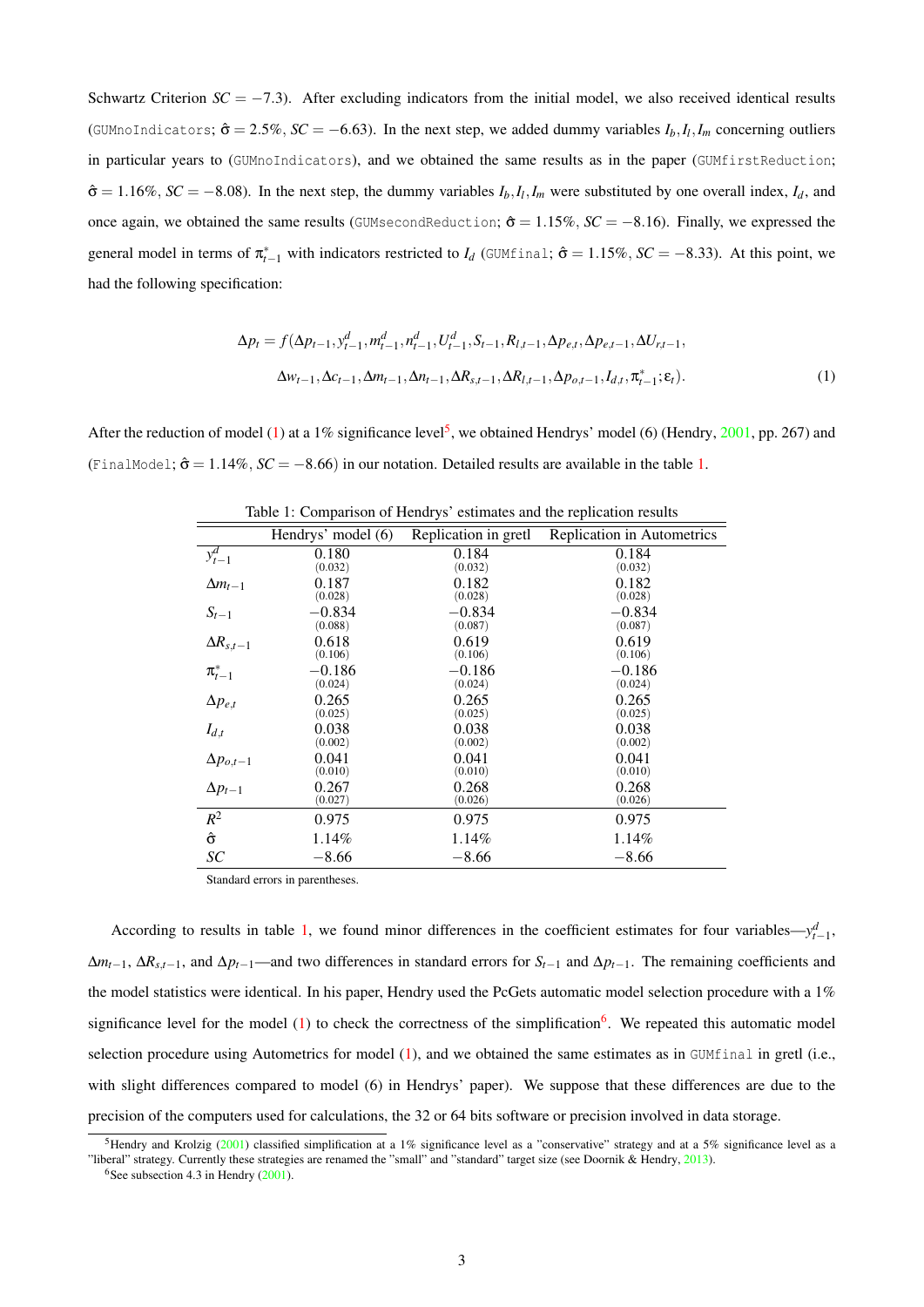## 4 BACE analysis

In order to perform replication in a wide sense, we analyzed model selection procedure employing the BACE approach. This procedure enables searching the whole model space and selecting the most probable regressions. The BACE also enables calculations of the averages of the posterior means and standard deviations of parameters as well as posterior inclusion probabilities (PIP). The posterior inclusion probability is the probability that, conditional on the data but unconditional with respect to the model space, the independent variable is relevant in explaining dependent variable. PIP is calculated as the frequency of appearance in Marcov chain of a given variable in all considered models (see Doppelhofer & Weeks, 2009; Koop, Poirier, & Tobias, 2007). We assumed three scenarios for BACE analysis:

- 1. GUM52—we used all 52 available explanatory variables (including trend and outliers).
- 2. GUMId—we used  $I_d$  composite indicator which captures the 22 large outliers and elements of  $\pi^*$ .
- 3. GUMfinal—we used  $I_d$  and  $\pi^*$  variables.

#### 4.1 GUM52 results

We formulated the following initial inflation model (GUM52) for the UK in 1875-1991:

$$
\Delta p_t = f\left(\Delta p_{t-1}, y_{t-1}^d, m_{t-1}^d, n_{t-1}^d, U_{t-1}^d, e_{r,t-1}, c_{t-1}, S_{t-1}, p_{t-1}, p_{o,t-1}, R_{l,t-1}, \Delta p_{e,t-1}, \Delta p_{e,t}, \Delta U_{r,t-1}, \Delta w_{t-1}, \Delta c_{t-1}, \Delta m_{t-1}, \Delta n_{t-1}, \Delta R_{s,t-1}, \Delta R_{l,t-1}, \Delta p_{o,t-1}, trend, outliers; \varepsilon_t\right).
$$
\n(2)

Trend, individual-year indicators (outliers) and the rest of the variables, are defined identically as in Hendry (2001). The whole model space in GUM52 (including intercept) was equal to  $2^{52} = 4,503,599,627,370,496$ . The total number of Monte Carlo iterations was 5,000,000 (including 25% burn-in draws). Model prior was set to uniform, which means that all possible specifications are equally probable (or, in other words, we do not prefer any of  $2^{52}$  possible specifications). Additionally we performed jointness analysis based on *JLS* measure introduced in Ley and Steel (2007), because it can identify independence, substitutes and complements between variables in the regression model (see Doppelhofer & Weeks, 2009).

Results of BACE analysis for the GUM52 are in table 2. We can draw the following conclusions:

- 1. We found that 6 out of 7 variables from Hendrys' final model (excluding  $I_d$  and  $\pi^*$ ) are highly probable (PIP  $\geq$  2/3). The 7th variable, i.e.  $y_{t-1}^d$  (GDP excess demand), is lowly probable (PIP < 1/3). Instead of  $y_{t-1}^d$  we obtained  $\Delta n_{t-1}$ (nominal National Debt), which is classified as medium probable variable  $(1/3 \leq PIP < 2/3)$ . We can find a possible explanation of this discrepancy using jointness analysis. According to jointness results, variable  $y_{t-1}^d$  is a strong substitute for  $\Delta n_{t-1}$  with value of  $J_{LS}(y_{t-1}^d, \Delta n_{t-1}) = -2.0431$  (Doppelhofer & Weeks, 2009), hence we can say that these two variables swap between each other.
- 2. Individual-year indicators can be divided into three groups: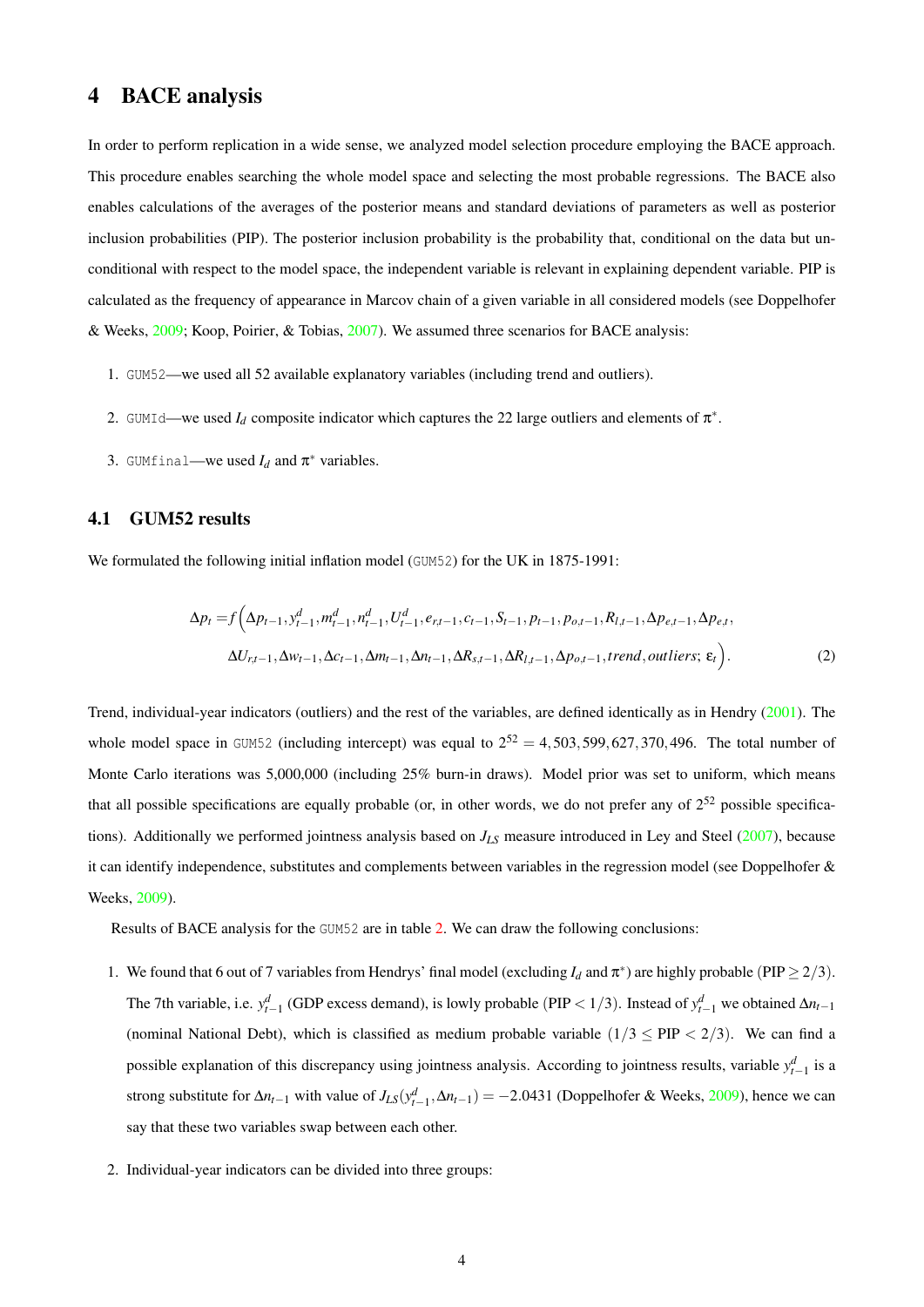|                    | <b>PIP</b> | Avg. Mean | Avg. Std. Dev. |                    | PIP    | Avg. Mean | Avg. Std. Dev. |  |
|--------------------|------------|-----------|----------------|--------------------|--------|-----------|----------------|--|
| $I_{1921}$         | 1.0000     | $-0.1522$ | 0.0194         | $\Delta n_{t-1}$   | 0.5937 | 0.0357    | 0.0378         |  |
| $I_{1915}$         | 1.0000     | 0.1046    | 0.0143         | $I_{1916}$         | 0.5621 | 0.0223    | 0.0249         |  |
| $I_{1922}$         | 0.9999     | $-0.1224$ | 0.0183         | $I_{1944}$         | 0.3638 | $-0.0085$ | 0.0144         |  |
| $I_{1975}$         | 0.9978     | 0.0729    | 0.0178         | $I_{1918}$         | 0.3142 | 0.0052    | 0.0213         |  |
| $I_{1917}$         | 0.9959     | 0.1006    | 0.0279         | $I_{1914}$         | 0.3017 | $-0.0060$ | 0.0117         |  |
| $I_{1881}$         | 0.9947     | $-0.0494$ | 0.0146         | $p_{o,t-1}$        | 0.2861 | 0.0011    | 0.0025         |  |
| $\Delta p_{t-1}$   | 0.9943     | 0.2964    | 0.0641         | $p_{t-1}$          | 0.2427 | $-0.0008$ | 0.0145         |  |
| $\Delta p_{e,t}$   | 0.9938     | 0.1741    | 0.0447         | $c_{t-1}$          | 0.2414 | 0.0013    | 0.0130         |  |
| $I_{1880}$         | 0.9938     | 0.0499    | 0.0151         | const              | 0.2258 | 0.0024    | 0.0241         |  |
| $\Delta m_{t-1}$   | 0.9919     | 0.2419    | 0.0590         | $I_{1901}$         | 0.2224 | $-0.0039$ | 0.0096         |  |
| $S_{t-1}$          | 0.9912     | $-0.6809$ | 0.1572         | $I_{2,t}$          | 0.2174 | 0.0016    | 0.0047         |  |
| $I_{1980}$         | 0.9899     | 0.0499    | 0.0159         | $\Delta U_{r,t-1}$ | 0.2041 | $-0.0309$ | 0.0865         |  |
| $I_{1973}$         | 0.9891     | $-0.0579$ | 0.0162         | trend              | 0.1922 | < 0.0001  | 0.0001         |  |
| $I_{1971}$         | 0.9887     | 0.0447    | 0.0143         | $R_{l,t-1}$        | 0.1668 | 0.0099    | 0.0501         |  |
| $I_{1943}$         | 0.9852     | $-0.0538$ | 0.0171         | $n_{t-1}^d$        | 0.1636 | $-0.0006$ | 0.0022         |  |
| $I_{1945}$         | 0.9759     | $-0.0472$ | 0.0162         | $\Delta c_{t-1}$   | 0.1511 | 0.0095    | 0.0371         |  |
| $\Delta R_{s,t-1}$ | 0.9743     | 0.5235    | 0.1778         | $m_{t-1}^d$        | 0.1442 | $-0.0010$ | 0.0085         |  |
| $I_{1900}$         | 0.9710     | 0.0401    | 0.0149         | $y_{t-1}^d$        | 0.1336 | 0.0056    | 0.0275         |  |
| $I_{1919}$         | 0.9578     | 0.0532    | 0.0222         | $\Delta p_{e,t-1}$ | 0.1232 | 0.0037    | 0.0192         |  |
| $\Delta p_{o,t-1}$ | 0.9308     | 0.0417    | 0.0199         | $I_{1941}$         | 0.1223 | $-0.0012$ | 0.0067         |  |
| $I_{1920}$         | 0.9248     | 0.0469    | 0.0221         | $\Delta w_{t-1}$   | 0.1126 | 0.0046    | 0.0337         |  |
| $I_{1940}$         | 0.8781     | 0.0375    | 0.0206         | $I_{1974}$         | 0.1119 | 0.0004    | 0.0089         |  |
| $e_{r,t-1}$        | 0.8070     | $-0.0361$ | 0.0238         | $U_{t-1}^d$        | 0.1070 | 0.0004    | 0.0188         |  |
| $I_{1970}$         | 0.8030     | 0.0261    | 0.0177         | $\Delta R_{l,t-1}$ | 0.1027 | 0.0115    | 0.1362         |  |
| $I_{1942}$         | 0.7439     | $-0.0266$ | 0.0206         | $I_{1946}$         | 0.0979 | 0.0005    | 0.0049         |  |
| $I_{1939}$         | 0.6401     | 0.0193    | 0.0184         | $I_{1979}$         | 0.0943 | 0.0003    | 0.0050         |  |

Table 2: BACE posterior inclusion probabilities and posterior estimates of regression coefficients for the GUM52

- (a) highly probable: 1880, 1881, 1900, 1915, 1917, 1919, 1920, 1921, 1922, 1940, 1942, 1943, 1945, 1970, 1971, 1973, 1975, 1980 (18 variables).
- (b) medium probable: 1916, 1939, 1944 (3 variables).
- (c) lowly probable: 1901, 1914, 1918, 1941, 1946, 1974, 1979 (7 variables).

The results coincided with a set of variables included into composite indicator  $I_d$  which captures the 22 large outliers. The only exception is the indicator for 1918, which according to our analysis is lowly probable (PIP<sub>*I*1918</sub>  $\approx$ 0.31).

3. Although the  $\pi^*$  is not directly present in the GUM52, variable  $e_r$  (being an element of  $\pi^*$ ) is also highly probable  $(PIP_{e_r} \approx 0.81).$ 

In our opinion BACE variable selection results for GUM52 are close to Hendrys' final selection. It is worth to mention that these two selections can not be compared directly, because in GUM52 we do not have two important components, i.e.  $I_d$  and  $\pi^*$ , since we considered their elements separately. Having the above in mind we are convinced that in order to maintain the comparability of results we should replace individual-year indicators by the *I<sup>d</sup>* composite indicator and include elements of  $\pi^{*7}$ .

Profit markup is defined as follows:  $\pi_t^* = 0.25e_{r,t} - 0.675(c - p)_t^* - 0.075(p_o - p)_t + 0.11I_{2,t} + 0.25$  where  $(c - p)_t^* = c_t - p_t + 0.006 \times (trend - p)_t^*$  $69.5$ ) + 2.37.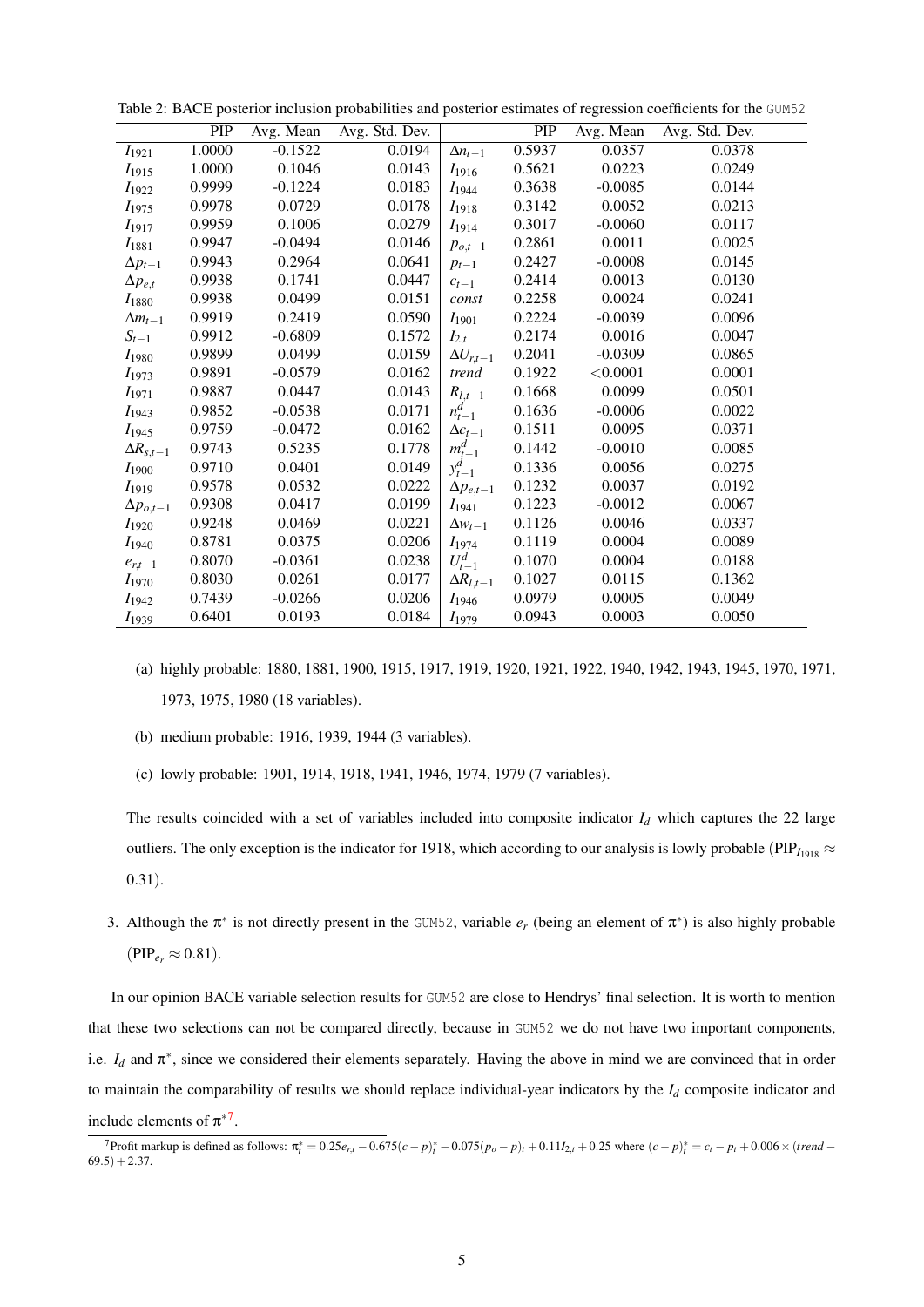#### 4.2 GUMId results

Since BACE results for GUM52 exhibit the important role of individual-year indicators, we decided to include the *I<sup>d</sup>* composite indicator as defined in Hendry (2001, pp. 266). Additionally, we reconstructed variables used in  $\pi^*$  according to Hendry (2001, pp. 267) to make results more comparable with GUMfinal. As a result we replaced variables *c* and *p<sup>o</sup>* by their equivalents in constant prices, i.e.  $(c - p)^*$  and  $(p_o - p)$  respectively and we included lagged  $I_2$ , so we got the following model specification (GUMId):

$$
\Delta p_t = f\left(\Delta p_{t-1}, y_{t-1}^d, m_{t-1}^d, n_{t-1}^d, U_{t-1}^d, e_{r,t-1}, S_{t-1}, R_{l,t-1}, \Delta p_{e,t}, \Delta p_{e,t-1}, \Delta U_{r,t-1}, \Delta w_{t-1}, p_{t-1}, S_{t-1}, \Delta w_{t-1}, \Delta w_{t-1}, \Delta w_{t-1}, \Delta R_{t,t-1}, \Delta R_{t,t-1}, \Delta p_{o,t-1}, I_{2,t-1}, (c-p)_{t-1}^*, (p_o - p)_{t-1}, I_{d,t}; \epsilon_t\right).
$$
\n(3)

The whole model space in GUMId (including intercept) was equal to  $2^{24} = 16,777,216$ . Model prior was set to uniform and the total number of Monte Carlo iterations was 1,000,000 (including 25% burn-in draws). The posterior results are in table 3.

|                    |                                      | PIP    | Avg. Mean | Avg. Std. Dev. |
|--------------------|--------------------------------------|--------|-----------|----------------|
|                    | $I_{d,t}$                            | 1.0000 | 0.0377    | 0.0016         |
|                    | $\Delta p_{e,t}$                     | 1.0000 | 0.2454    | 0.0271         |
|                    | $S_{t-1}$                            | 1.0000 | $-0.8516$ | 0.1218         |
|                    | $\Delta p_{t-1}$                     | 1.0000 | 0.2473    | 0.0382         |
| Hendrys' selection | $\Delta R_{s,t-1}$                   | 0.9999 | 0.6263    | 0.1262         |
|                    | $\Delta m_{t-1}$                     | 0.9997 | 0.1878    | 0.0384         |
|                    | $\frac{\Delta p_{o,t-1}}{y_{t-1}^d}$ | 0.9975 | 0.0480    | 0.0121         |
|                    |                                      | 0.9884 | 0.1456    | 0.0466         |
|                    | $(c-p)^{*}_{t-1}$                    | 0.9827 | 0.0882    | 0.0262         |
|                    | $(p_o - p)_{t-1}$                    | 0.9460 | 0.0132    | 0.0066         |
| $\pi^*_{t-1}$      | const                                | 0.8366 | $-0.0479$ | 0.0297         |
|                    | $e_{r,t-1}$<br>$I_{2,t-1}$           | 0.6377 | $-0.0226$ | 0.0221         |
|                    |                                      | 0.3387 | $-0.0045$ | 0.0079         |
|                    | $U_{t-1}^d$                          | 0.2621 | $-0.0143$ | 0.0303         |
|                    | $p_{t-1}$                            | 0.1542 | 0.0002    | 0.0021         |
|                    | $\Delta n_{t-1}$                     | 0.1397 | 0.0023    | 0.0087         |
|                    | $\Delta c_{t-1}$                     | 0.1236 | 0.0042    | 0.0203         |
|                    | $\Delta R_{l,t-1}$                   | 0.1163 | 0.0223    | 0.1067         |
|                    | $\frac{R_{l,t-1}}{n_{t-1}^d}$        | 0.1101 | 0.0047    | 0.0321         |
|                    |                                      | 0.1095 | 0.0002    | 0.0012         |
|                    | $\Delta p_{e,t-1}$                   | 0.1019 | 0.0019    | 0.0113         |
|                    | $m_{t-1}^d$                          | 0.1004 | 0.0004    | 0.0047         |
|                    | $\Delta w_{t-1}$                     | 0.0982 | $-0.0025$ | 0.0219         |
|                    | $\Delta U_{r,t-1}$                   | 0.0925 | $-0.0025$ | 0.0238         |

Table 3: BACE posterior inclusion probabilities and posterior estimates of regression coefficients for the GUMId

According to results presented in table 3, BACE procedure gives the same set of UK inflation factors as in Hendry (2001). Variables selected in model (6) in Hendry (2001) are top 8 most probable variables with PIP  $> 0.988$ . The next 5 most probable variables indicated by BACE procedure are elements of  $\pi^*$ .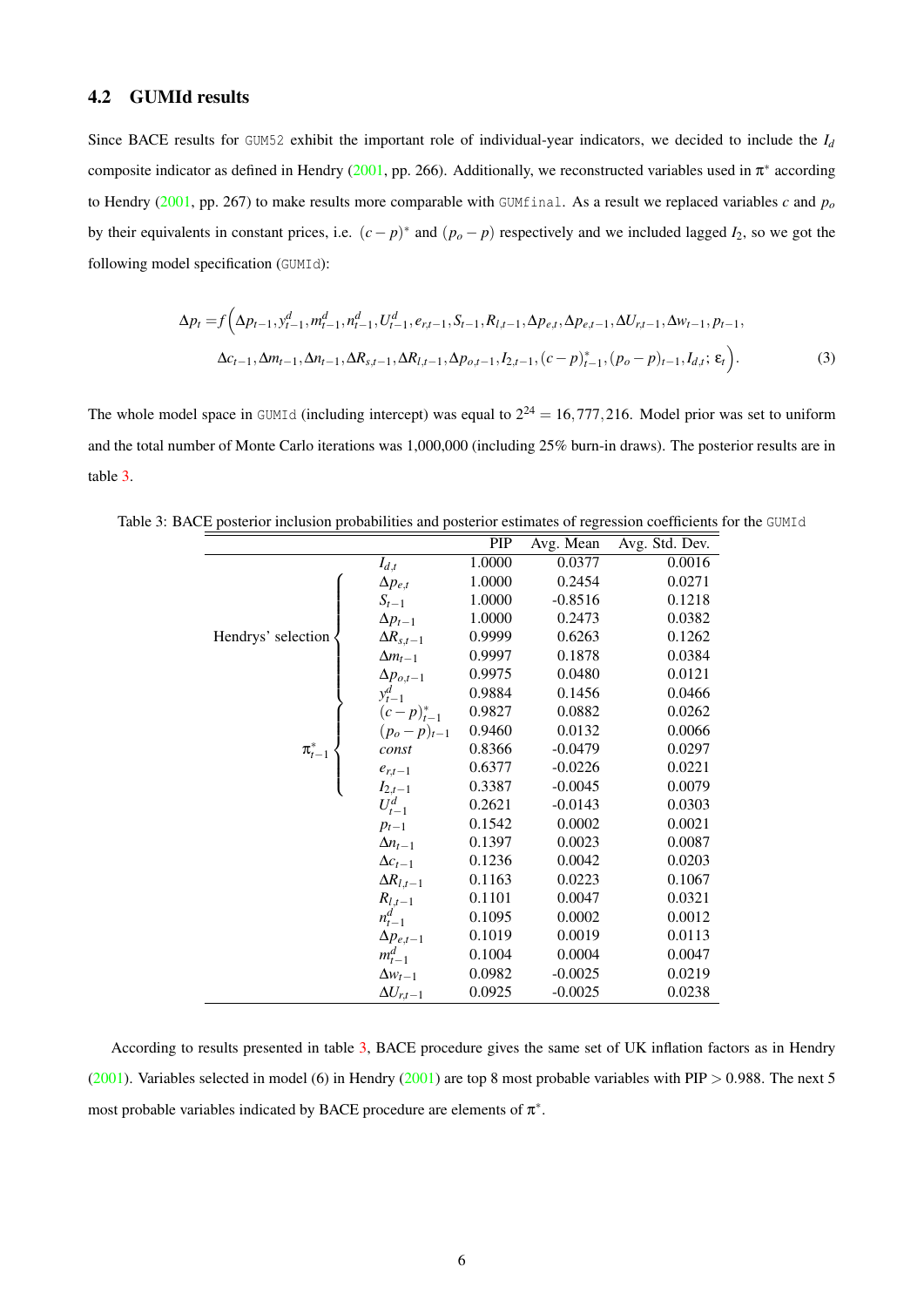#### 4.3 GUMfinal results

In the next step we considered scenario using  $I_d$  and  $\pi^*$  directly. The BACE analysis was performed for the set of 20 variables (including the intercept) defined in GUMfinal (model (1)), so the total number of possible models was  $2^{20} = 1,048,576$ . We assumed that all possible specifications were equally probable. The BACE results, obtained after 1,000,000 Monte Carlo iterations, are presented in table 4.

|                    |                                                     | <b>PIP</b> | Avg. Mean   | Avg. Std. Dev. |
|--------------------|-----------------------------------------------------|------------|-------------|----------------|
|                    | $\pi^*_{t-1}$                                       | 1.000000   | $-0.186844$ | 0.025828       |
|                    | $I_{d,t}$                                           | 1.000000   | 0.037903    | 0.001573       |
|                    | $\Delta p_{e,t}$                                    | 1.000000   | 0.264119    | 0.025146       |
|                    | $S_{t-1}$                                           | 1.000000   | $-0.856166$ | 0.090581       |
| Hendrys' model (6) | $\Delta p_{t-1}$                                    | 1.000000   | 0.279046    | 0.033585       |
|                    | $y_{t-1}^d$                                         | 0.999996   | 0.193686    | 0.036891       |
|                    | $\Delta R_{s,t-1}$                                  | 0.999949   | 0.609606    | 0.114351       |
|                    | $\Delta m_{t-1}$                                    | 0.999936   | 0.173201    | 0.029831       |
|                    | $\Delta p_{o,t-1}$                                  | 0.987283   | 0.038862    | 0.011714       |
|                    |                                                     | 0.610013   | $-0.041815$ | 0.040875       |
|                    | $\begin{array}{c} U_{t-1}^d\\ n_{t-1}^d\end{array}$ | 0.194672   | 0.000631    | 0.001692       |
|                    | $R_{l,t-1}$                                         | 0.151855   | 0.006635    | 0.022907       |
|                    | $\Delta R_{l,t-1}$                                  | 0.126007   | 0.026201    | 0.111685       |
|                    | $\Delta p_{e,t-1}$                                  | 0.105244   | 0.002085    | 0.011372       |
|                    | $m_{t-1}^d$                                         | 0.104247   | $-0.000513$ | 0.004491       |
|                    | $\Delta U_{r,t-1}$                                  | 0.097311   | $-0.002368$ | 0.024480       |
|                    | const                                               | 0.095136   | 0.000021    | 0.000643       |
|                    | $\Delta c_{t-1}$                                    | 0.090481   | $-0.000170$ | 0.010168       |
|                    | $\Delta n_{t-1}$                                    | 0.089092   | 0.000461    | 0.004619       |
|                    | $\Delta w_{t-1}$                                    | 0.085100   | $-0.000306$ | 0.012303       |

Table 4: BACE posterior inclusion probabilities and posterior estimates of regression coefficients for the GUMfinal

According to the results in table 4, the set of variables used in the BACE analysis can be divided into 3 groups: highly probable determinants  $(\pi^*_{t-1}, I_{d,t}, \Delta p_{e,t}, S_{t-1}, \Delta p_{t-1}, y_{t-1}^d, \Delta R_{s,t-1}, \Delta m_{t-1}, \Delta p_{o,t-1})$  with PIP  $\geq$  0.987, medium probable  $(U_{t-1}^d)$  with PIP = 0.61 and lowly probable  $(n_{t-1}^d, R_{l,t-1}, \Delta R_{l,t-1}, \Delta p_{e,t-1}, m_{t-1}^d, \Delta U_{r,t-1}, const, \Delta c_{t-1}, \Delta n_{t-1}, \Delta w_{t-1})$ with PIP  $\leq$  0.195. Our results are consistent with Hendrys' paper because the highly probable determinants according to the BACE approach are the same as in model (6).

In addition, BACE approach allows models to be ranked according to their posterior probabilities. Table 5 presents the posterior probability, coefficient estimates and model statistics for the top 10 models. The most probable model *M*<sup>1</sup> has the posterior probability 0.200. The second probable model *M*2, with probability 0.095, is model (6) in Hendry (2001) and FinalModel in our notation. These two best models differ only by the variable  $U_{t-1}^d$ , i.e., the excess labor demand. Although the posterior probability of the highest ranked model *M*<sup>1</sup> was more than twice as large as that for the second model  $M_2$ , an inference based only on  $M_1$  leaves out 80% of the posterior probability mass. The "conservative" model reduction strategy dropped  $U_{t-1}^d$ , leading to  $M_2$ , while the "liberal" strategy leads to  $M_1$ , which includes  $U_{t-1}^d$ . This result confirms that the "conservative" model reduction strategy is relevant in the case of modeling UK inflation. Variable  $U_{t-1}^d$  with PIP = 0.61 can not be classified as a highly probable determinant, which confirms that this variable should be dropped from FinalModel. The posterior probabilities of the other models  $P(M_3 | y)$ ,..., $P(M_{10} | y)$  are less than 0.038. These models differ from the two best models only by the least probable variables, and they do not contribute substantial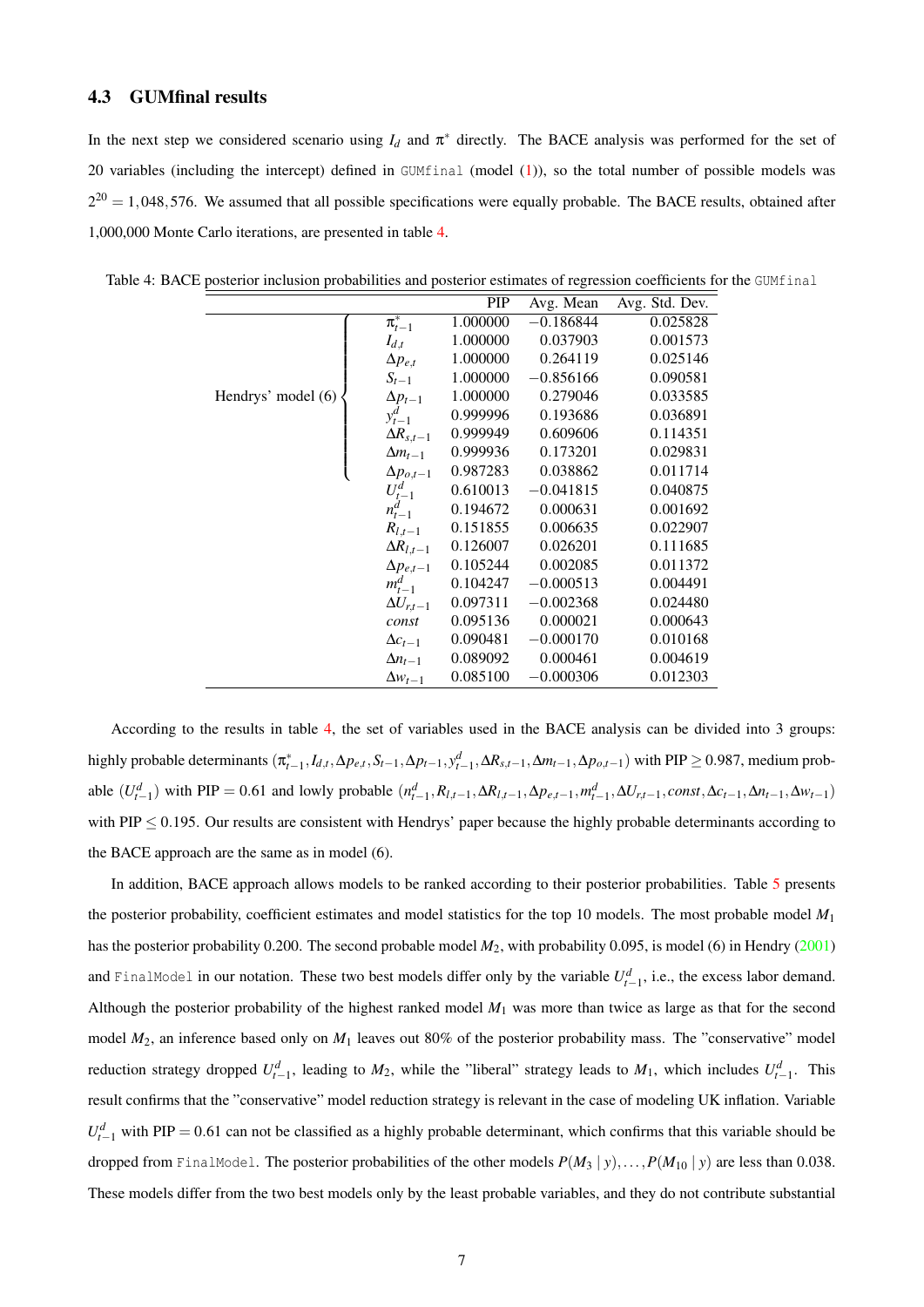| Model              | $M_1$                                       | $M_2$                                       | $M_3$                                           | $M_4$                                                  | $M_5$                                       | $M_6$                                       | $M_7$                                                  | $M_8$                                          | $M_{9}$                                                | $M_{10}$                                               |
|--------------------|---------------------------------------------|---------------------------------------------|-------------------------------------------------|--------------------------------------------------------|---------------------------------------------|---------------------------------------------|--------------------------------------------------------|------------------------------------------------|--------------------------------------------------------|--------------------------------------------------------|
| $P(M_j   y)$       | 0.200                                       | 0.095                                       | 0.037                                           | 0.035                                                  | 0.026                                       | 0.024                                       | 0.023                                                  | 0.023                                          | 0.022                                                  | 0.021                                                  |
|                    | $-0.187$                                    | $-0.186$                                    | $-0.194$                                        | $-0.196$                                               | $-0.168$                                    | $-0.177$                                    | $-0.190$                                               | $-0.185$                                       | $-0.188$                                               | $-0.188$                                               |
| $\pi^*_{t-1}$      | $(***)$                                     | $(***)$                                     | $(***)$                                         | $(***)$                                                | $(***)$                                     | $(***)$                                     | $(***)$                                                | $(***)$                                        | $(***)$                                                | $\left( ^{\ast \ast \ast }\right)$                     |
| $I_{d,t}$          | 0.038<br>$(\ast\ast\ast)$                   | 0.038<br>$\left( ^{\ast \ast \ast }\right)$ | 0.038<br>$\left( ^{\ast \ast \ast }\right)$     | 0.038<br>$(***)$                                       | 0.037<br>$(***)$                            | 0.038<br>$\left( ^{\ast \ast \ast }\right)$ | 0.038<br>$\left( ^{\ast \ast \ast }\right)$            | 0.038<br>$\left( ^{\ast \ast \ast }\right)$    | 0.038<br>$(***)$                                       | 0.038<br>$(\ast\ast\ast)$                              |
| $\Delta p_{e,t}$   | 0.265<br>$(***)$                            | 0.265<br>$(***)$                            | 0.263<br>$(***)$                                | 0.262<br>$(***)$                                       | 0.262<br>$(***)$                            | 0.263<br>$\left( ^{\ast \ast \ast }\right)$ | 0.262<br>$(***)$                                       | 0.264<br>$(***)$                               | 0.264<br>$(***)$                                       | 0.268<br>$(***)$                                       |
| $S_{t-1}$          | $-0.857$<br>$(^{***})$                      | $-0.834$<br>$(***)$                         | $-0.882$<br>$(***)$                             | $-0.872$<br>$(***)$                                    | $-0.833$<br>$(***)$                         | $-0.854$<br>$(***)$                         | $-0.860$<br>$\left( ^{\ast \ast \ast }\right)$         | $-0.874$<br>$\left( ^{\ast \ast \ast }\right)$ | $-0.850$<br>$\left( ^{\ast \ast \ast }\right)$         | $-0.857$<br>$\left( ^{\ast \ast \ast }\right)$         |
| $\Delta p_{t-1}$   | 0.287<br>$(^{***})$                         | 0.268<br>$(***)$                            | 0.288<br>$(***)$                                | 0.272<br>$\left( ^{\ast \ast \ast }\right)$            | 0.264<br>$\left( ^{\ast \ast \ast }\right)$ | 0.283<br>$\left(^{***}\right)$              | 0.279<br>$(***)$                                       | 0.287<br>$\left( ^{\ast \ast \ast }\right)$    | 0.291<br>$(***)$                                       | 0.286<br>$\left( ^{\ast \ast \ast }\right)$            |
| $y_{t-1}^d$        | 0.188<br>$(^{***})$                         | 0.184<br>$\left( ^{\ast \ast \ast }\right)$ | 0.216<br>$(***)$                                | 0.223<br>$\left( ^{\ast \ast \ast }\right)$            | 0.191<br>$\left( ^{\ast \ast \ast }\right)$ | 0.192<br>$(***)$                            | 0.188<br>$\left( ^{\ast \ast \ast }\right)$            | 0.177<br>$\left( ^{\ast \ast \ast }\right)$    | 0.187<br>$\left( ^{\ast \ast \ast }\right)$            | 0.189<br>$\left( ^{\ast \ast \ast }\right)$            |
| $\Delta R_{s,t-1}$ | 0.625                                       | 0.619                                       | 0.572                                           | 0.547                                                  | 0.635                                       | 0.633                                       | 0.611                                                  | 0.652                                          | 0.601                                                  | 0.605                                                  |
| $\Delta m_{t-1}$   | $\left( ^{\ast \ast \ast }\right)$<br>0.178 | $\left( ^{\ast \ast \ast }\right)$<br>0.182 | $(***)$<br>0.167<br>$(***)$                     | $\left( ^{\ast \ast \ast }\right)$<br>0.167<br>$(***)$ | $(***)$<br>0.162                            | $\left( ^{\ast \ast \ast }\right)$<br>0.168 | $\left( ^{\ast \ast \ast }\right)$<br>0.174<br>$(***)$ | $\left( ^{\ast \ast \ast }\right)$<br>0.176    | $\left( ^{\ast \ast \ast }\right)$<br>0.176            | $(***)$<br>0.177<br>$\left( ^{\ast \ast \ast }\right)$ |
| $\Delta p_{o,t-1}$ | $(***)$<br>0.037<br>$(***)$                 | $(\ast\ast\ast)$<br>0.041<br>$(***)$        | 0.041<br>$(***)$                                | 0.045<br>$(***)$                                       | $(***)$<br>0.042<br>$(***)$                 | $(***)$<br>0.038<br>$(***)$                 | 0.037<br>$(***)$                                       | $(***)$<br>0.038<br>$(***)$                    | $\left( ^{\ast \ast \ast }\right)$<br>0.037<br>$(***)$ | 0.036<br>$(***)$                                       |
| ${\cal U}_{t-1}^d$ | $-0.069$                                    |                                             | $-0.062$                                        |                                                        |                                             | $-0.062$                                    | $-0.069$                                               | $-0.075$                                       | $-0.076$                                               | $-0.064$                                               |
| $n_{t-1}^d$        | $(**)$                                      |                                             | $\left( ^{\ast \ast }\right)$<br>0.003<br>$(-)$ | 0.004<br>$(-)$                                         |                                             | $(^{\ast\ast})$                             | $\left(^{\ast\ast}\right)$                             | $(^{**})$                                      | $(^{**})$                                              | $(^{**})$                                              |
| $R_{l,t-1}$        |                                             |                                             |                                                 |                                                        | 0.051<br>$(-)$                              | 0.028<br>$(-)$                              |                                                        |                                                |                                                        |                                                        |
| $\Delta R_{l,t-1}$ |                                             |                                             |                                                 |                                                        |                                             |                                             |                                                        |                                                |                                                        | 0.118                                                  |
| $\Delta p_{e,t-1}$ |                                             |                                             |                                                 |                                                        |                                             |                                             | 0.020<br>$(-)$                                         |                                                |                                                        | $\left( -\right)$                                      |
| $m_{t-1}^d$        |                                             |                                             |                                                 |                                                        |                                             |                                             |                                                        | $-0.006$                                       |                                                        |                                                        |
| $\Delta U_{r,t-1}$ |                                             |                                             |                                                 |                                                        |                                             |                                             |                                                        | $(-)$                                          | $-0.043$<br>$\left( -\right)$                          |                                                        |
| $R^2$              | 0.976                                       | 0.975                                       | 0.977                                           | 0.975                                                  | 0.976                                       | 0.977                                       | 0.977                                                  | 0.977                                          | 0.977                                                  | 0.977                                                  |
| $\overline{R}^2$   | 0.974                                       | 0.973                                       | 0.975                                           | 0.974                                                  | 0.974                                       | 0.974                                       | 0.974                                                  | 0.974                                          | 0.974                                                  | 0.974                                                  |
| $\hat{\sigma}$     | $1.11\%$                                    | 1.14%                                       | 1.11%                                           | 1.13%                                                  | 1.11%                                       | 1.11%                                       | 1.12%                                                  | 1.12%                                          | 1.12%                                                  | 1.12%                                                  |
| $\cal SC$          | $-8.67$                                     | $-8.66$                                     | $-8.65$                                         | $-8.64$                                                | $-8.64$                                     | $-8.64$                                     | $-8.64$                                                | $-8.64$                                        | $-8.64$                                                | $-8.64$                                                |

Table 5: Coefficient estimates and model statistics for top 10 models

(\*\*\*) significance at 1%, (\*\*) significance at 5%, (-) insignificance at 10%,  $\overline{R}^2$  stands for the adjusted  $R^2$ , and  $P(M_j | y)$  denotes the posterior model probability of model *M<sup>j</sup>* .

information in this case.

### 5 Conclusions

Replication of Hendrys' model (6) for UK inflation in a narrow sense was performed in two alternative programs (gretl and PcGive/Autometrics) and brought the same results, in line with the original paper. In our opinion slight differences comes from the precision of the computers architecture used for calculations or changes in data storage. In the replication in a wide sense, we used BACE as an automatic variable selection procedure. Taking into account the whole model space, we obtained the same set of determinants as in Hendrys' paper. All considered specifications (GUM52, GUMId and GUMfinal) indicate almost the same set of significant variables. The only difference was for specification with initial set of all 52 variables (GUM52), where the nominal National Debt was replaced by GDP excess demand, but referring directly to the findings from jointness results these variables were strong substitute. BACE selection strategy for two other specifications (GUMId and GUMfinal) gave the same set of relevant variables in explanation of UK inflation as in Hendry (2001). According to our research, BACE selection procedure recovered the path of reduction strategy used in the original paper. Moreover we can say that BACE, which takes into account model uncertainty, can properly select significant factors from the wide range of possible determinants.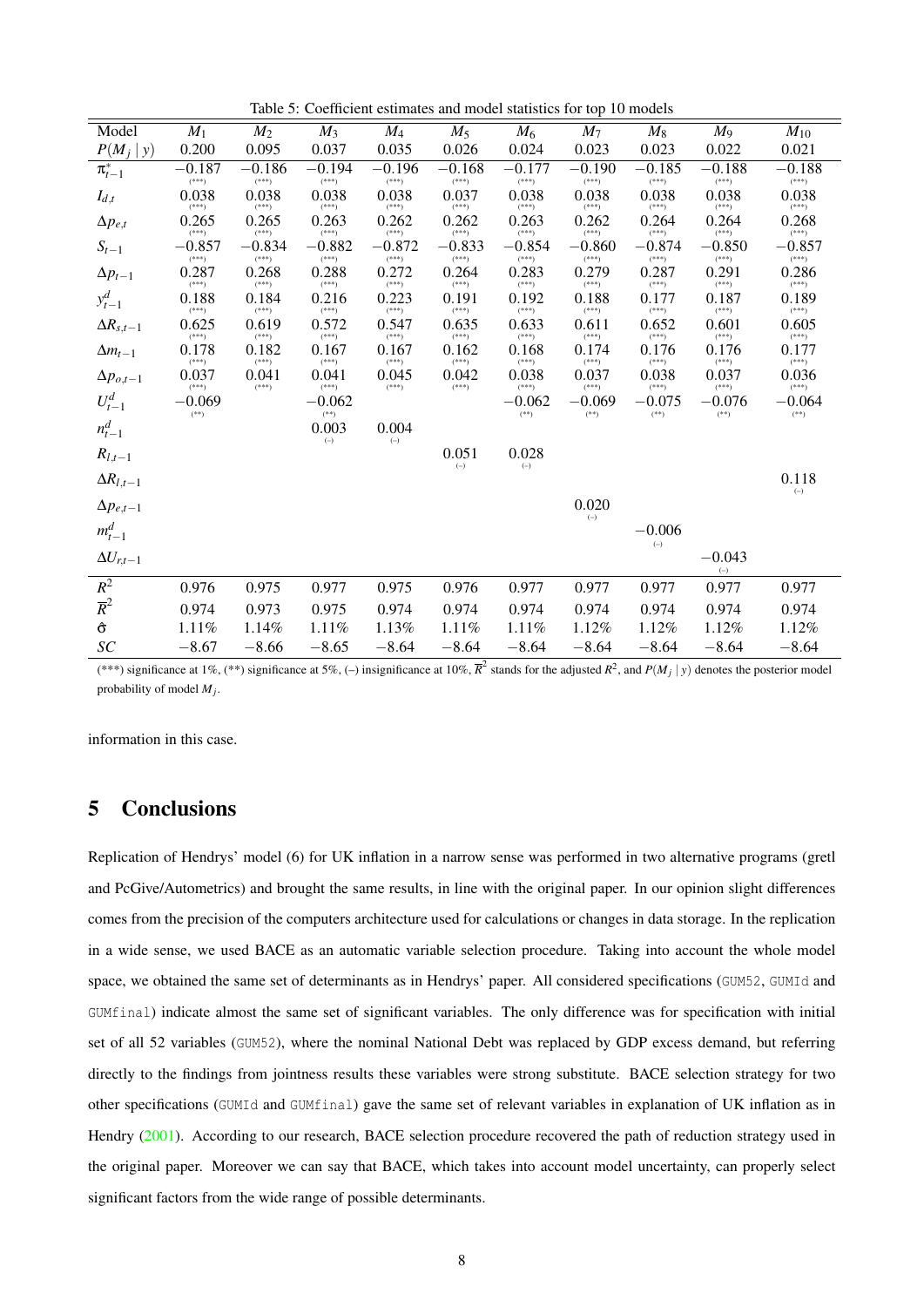## References

- Błażejowski, M., & Kwiatkowski, J. (2018). *Bayesian Averaging of Classical Estimates (BACE) for gretl* (gretl working papers No. 6). Universita' Politecnica delle Marche (I), Dipartimento di Scienze Economiche e Sociali. (Cit. on p. 2).
- Clements, M. P., & Hendry, D. F. (2008). Chapter 1 Forecasting Annual UK Inflation Using an Econometric Model over 1875–1991. In *Forecasting in the presence of structural breaks and model uncertainty* (pp. 3–39). doi:10.1016/ S1574-8715(07)00201-1. (Cit. on p. 2)
- Cottrell, A., & Lucchetti, R. (2018). *Gretl User's Guide*. (Cit. on p. 1).
- Doornik, J. A. (2009). Autometrics. In J. Castle & N. Shephard (Eds.), *The Methodology and Practice of Econometrics: A Festschrift in Honour of David F. Hendry* (9780199237197). OUP Catalogue. doi:10. 1093/ acprof: oso/ 9780199237197.001.0001. (Cit. on p. 1)
- Doornik, J. A., & Hendry, D. F. (2013). *Empirical Econometric Modelling PcGive 14*. London: Timberlake Consultants Ltd. (Cit. on p. 3).
- Doppelhofer, G., & Weeks, M. (2009). Jointness of growth determinants. *Journal of Applied Econometrics*, *24*, 209–244. doi:10.1002/jae.1046. (Cit. on p. 4)
- Fernández, C., Ley, E., & Steel, M. F. J. (2001). Benchmark Priors for Bayesian Model Averaging. *Journal of Econometrics*, *100*, 381–427. doi:10.1016/S0304-4076(00)00076-2. (Cit. on p. 2)
- Hendry, D. F. (2001). Modelling UK Inflation, 1875–1991. *Journal of Applied Econometrics*, *16*, 255–275. doi:10.1002/ jae.615. (Cit. on pp. 1–4, 6–8)
- Hendry, D. F., & Krolzig, H.-M. (2001). *Automatic Econometric Model Selection Using PcGets*. London: Timberlake Consultants Press. (Cit. on p. 3).
- Koop, G., Poirier, D. J., & Tobias, J. L. (2007). *Bayesian Econometric Methods*. Cambridge Books. doi:10 . 1017 / CBO9780511802447. (Cit. on p. 4)
- Ley, E., & Steel, M. F. (2007). Jointness in Bayesian Variable Selection with Applications to Growth Regression. *Journal of Macroeconomics*, *29*(3), 476–493. doi:10.1016/j.jmacro.2006.12.002. (Cit. on p. 4)
- Ley, E., & Steel, M. F. (2009). On the effect of prior assumptions in bayesian model averaging with applications to growth regression. *Journal of Applied Econometrics*, *24*(4), 651–674. doi:10.1002/jae.1057. (Cit. on p. 2)
- Ley, E., & Steel, M. F. (2012). Mixtures of g-priors for Bayesian model averaging with economic applications. *Journal of Econometrics*, *171*, 251–266. doi:10.1016/j.jeconom.2012.06. (Cit. on p. 2)
- Sala-i-Martin, X., Doppelhofer, G., & Miller, R. I. (2004). Determinants of Long-Term Growth: A Bayesian Averaging of Classical Estimates (BACE) Approach. *The American Economic Review*, *94*, 813–835. doi:10 . 1257 / 0002828042002570. (Cit. on pp. 1, 2)